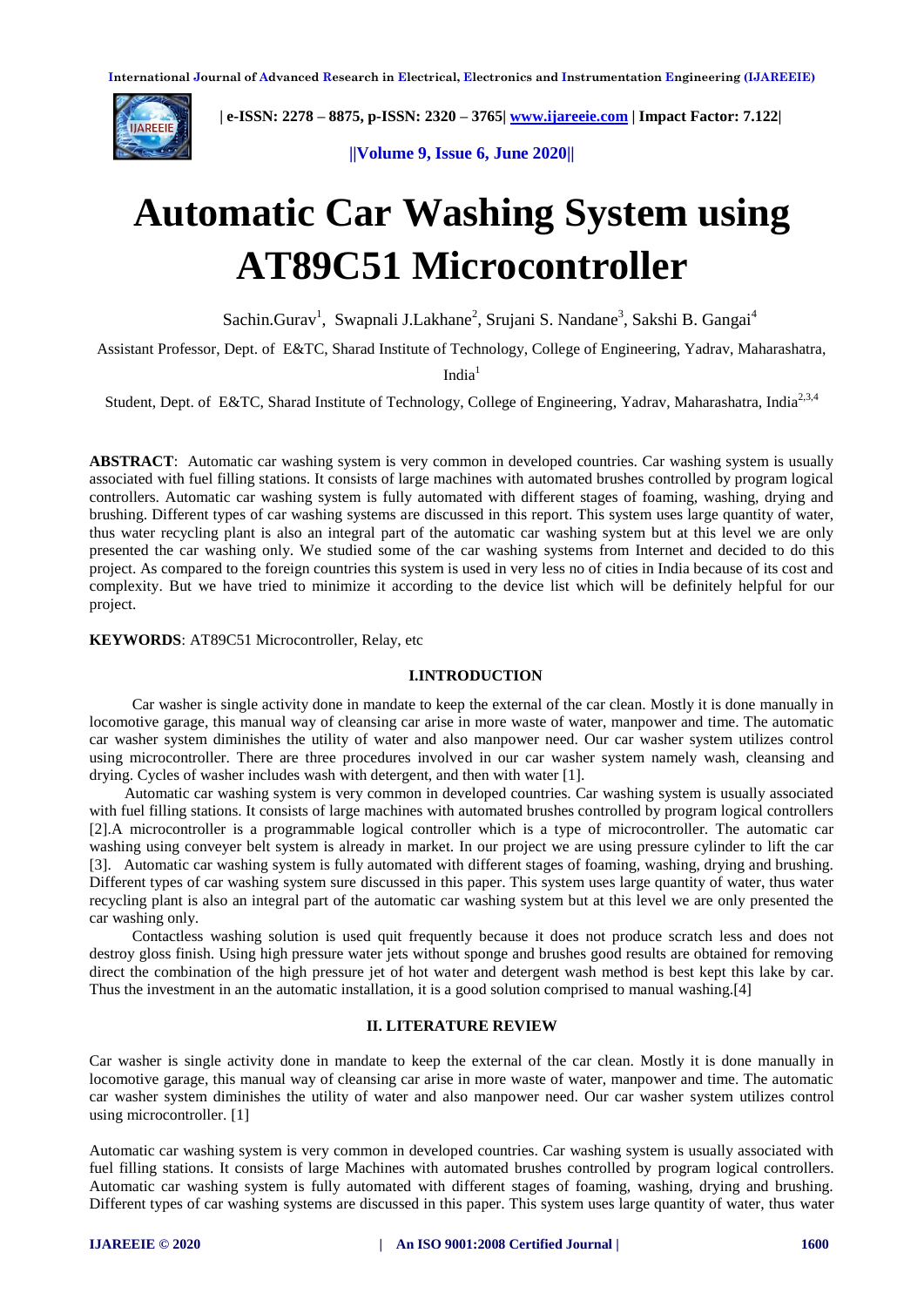**International Journal of Advanced Research in Electrical, Electronics and Instrumentation Engineering (IJAREEIE)** 



 **| e-ISSN: 2278 – 8875, p-ISSN: 2320 – 3765[| www.ijareeie.com](http://www.ijareeie.com/) | Impact Factor: 7.122|** 

#### **||Volume 9, Issue 6, June 2020||**

recycling plant is also an integral part of the automatic car washing system but at this level we are only presented the car washing only. [2]

This Paper present work an Automatic car washing using a Micron roller based paper. A microcontroller is a programmable logical controller which is a type of microcontroller. The automatic car washing using conveyer belt system is already in market. In our project we are using pressure cylinder to lift the car. Our project is prototype in which a carpenters a washing station and automatically gets clean up. We are using various components in this project such as pressure cylinder, dc motor, brushes and dryer. This entire component is controlled using microcontroller. [3]



#### **III. BLOCK DIAGRAM**

Fig.1: Block diagram of Automatic car washing system

 Some car washes have their customers pay through a computerized pos, point of sale unit, also known as" Automatic cashier" which may take the palace of a human cashier. In that mechanism input is get that RFID reader. When the sale is automated, the customers sensing the card, which the every person has, separate the RFID reader number and it has its own password. In that when the RFID reader is sensing then the automatically the payment will cut and the car gets ready to wash. so the wash knows what each car purchased. After pulling the entrance an attendant usually guides the customer on to the conveyor, at some washes the car getting to every stage of washing and correct number of rollers automatically based on stages.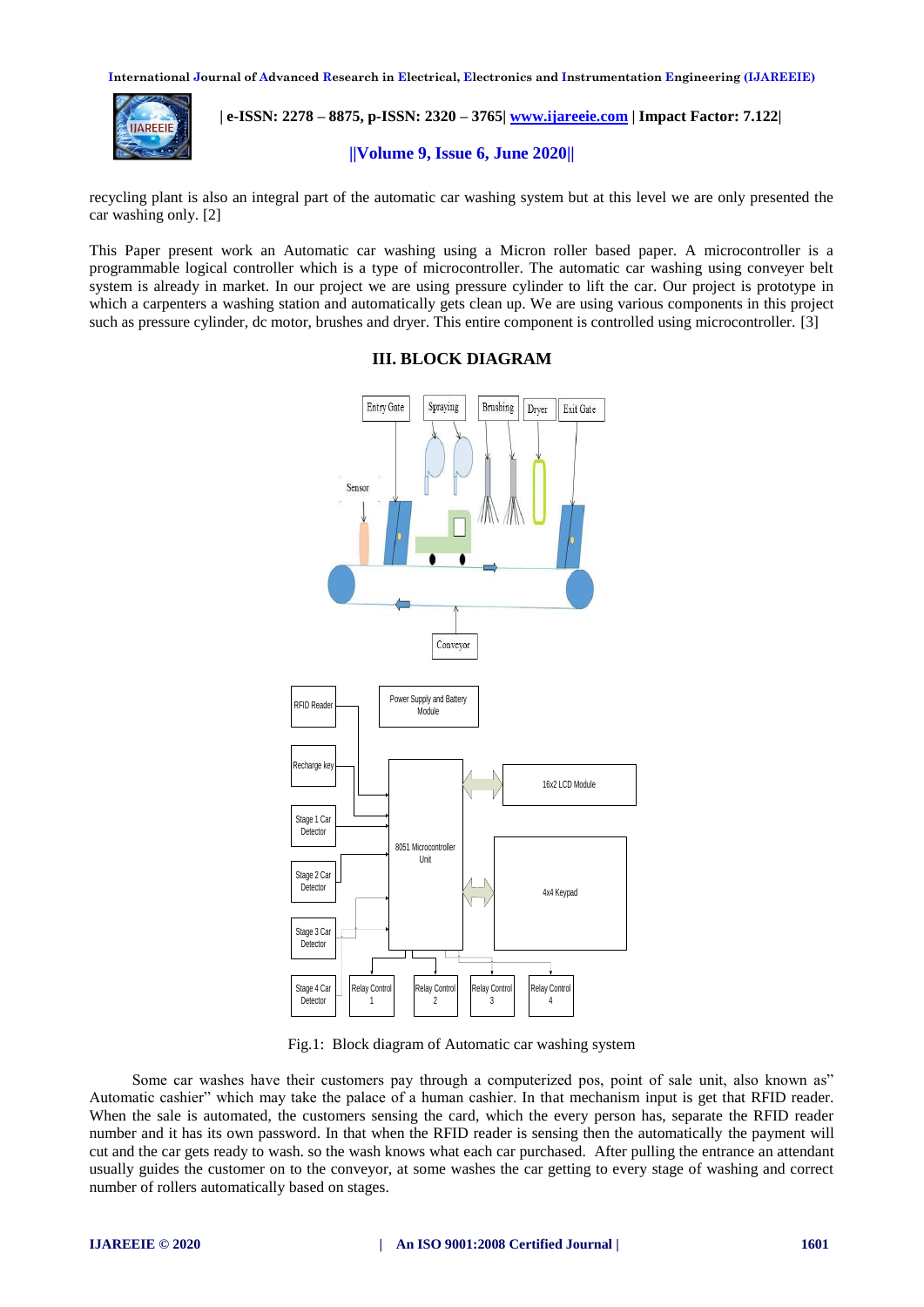**International Journal of Advanced Research in Electrical, Electronics and Instrumentation Engineering (IJAREEIE)** 



 **| e-ISSN: 2278 – 8875, p-ISSN: 2320 – 3765[| www.ijareeie.com](http://www.ijareeie.com/) | Impact Factor: 7.122|** 

# **||Volume 9, Issue 6, June 2020||**

LCD display indicates that which car is entering, microcontroller attaches to the every part of the motor and the relay part of the proximity sensor. The all components get ready to work and moving the conveyer belt and the car automatically around the conveyer and all stages are done.

## **SYSTEM OPERATION:-**

 The automatically car washing is intelligently programmed to clean a outside of the car throw the different stages assembly. In our project AT89C51 microcontroller is used with help of this controller it interfaces LCD display , oscillator circuit , 4 channel relay , IR sensor and motor drive which rotates the conveyor belt and DC motor. The microcontroller has 40 pins the inputs are connected to the interfacing the all devices. Also relay is used in circuit which is 4 channels and it connected to 4 different stages of the car washing system and connected the pins VCC, ground (GND) and relay port in microcontroller. LCD display and the trigger circuit and relay which is connected to the port of the microcontroller. The 4 sensors are connected to the relay. First initialize the RFID reader and display the LCD like the signed and unsigned customer. The microcontroller and relay circuit is turned on. When car is detected the 4 steps is automatically turn on simultaneously. When all the steps get the motor will automatically off.

## **MICROCONTROLLER:-**

 The 8051 is a low-power, high-performance CMOS 8-bit microcomputer with 4K bytes of Flash programmable and erasable read only memory (PEROM). The device is manufactured using Atmel's high-density nonvolatile memory technology and is compatible with the industry standard MCS-51 instruction set and pin out. The on-chip Flash allows the program memory to be reprogrammed in system or by a conventional nonvolatile memory programmer. By combining a versatile 8-bit CPU with Flash on a monolithic chip, the microcontroller 8051 is a powerful microcomputer which provides a highly-flexible and cost-effective solution to many embedded control applications.

**Conveyor belt:** A conveyor system is a common piece of mechanical handling equipment. That moves materials from one location to another. Conveyors are especially useful in applications involving the transportation of heavy or bulky materials. Conveyor systems allow quick and efficient transportation for a wide variety of materials.

**Motor: -** In a dc motor, armature rotates inside a magnetic field. The basic principle of DC motor is that whenever a current carrying conductor is placed inside a magnetic field, there will be mechanical forces experienced by the conductor. Generally all dc motors work on same principle. In our project, we are going to use 24 V DC relay. We are going to use two dc motors for moving the conveyer belt.

**Relay: -** A relay is an electrically operated switch. Many relays use an electromagnet to mechanically operate a switch, but other operating principles are also used, such as solid-state relays. Relays are used where it is necessary to control a circuit by a low-power signal (with complete electrical isolation between control and controlled circuits), or where several circuits must be controlled by one signal.

**IR Sensor:-** IR LED emits infrared radiation. This radiation illuminates the surface in front of LED. Surface reflects the infrared light. Depending on reflectivity of the surface, amount of light reflected varies. This reflected light is made incident on reverse biased IR sensors.

# **ADVANTAGES:-**

- 1. The Whole system is automatic so no manpower required.
- 2 Very less maintenance.
- 3. Comparatively cost of system is less.
- 4. No. m ore space required.
- 5. No. environmental pollution.

#### **LIMITATIONS:-**

1. .Electric Power Will Require Running the System.

## **APPLICATION:-**

- 1. Car showroom.
- 2. Highly population areas.
- 3. Car body building Industries.
- 4. In car manufacturing companies after final assembly of car.